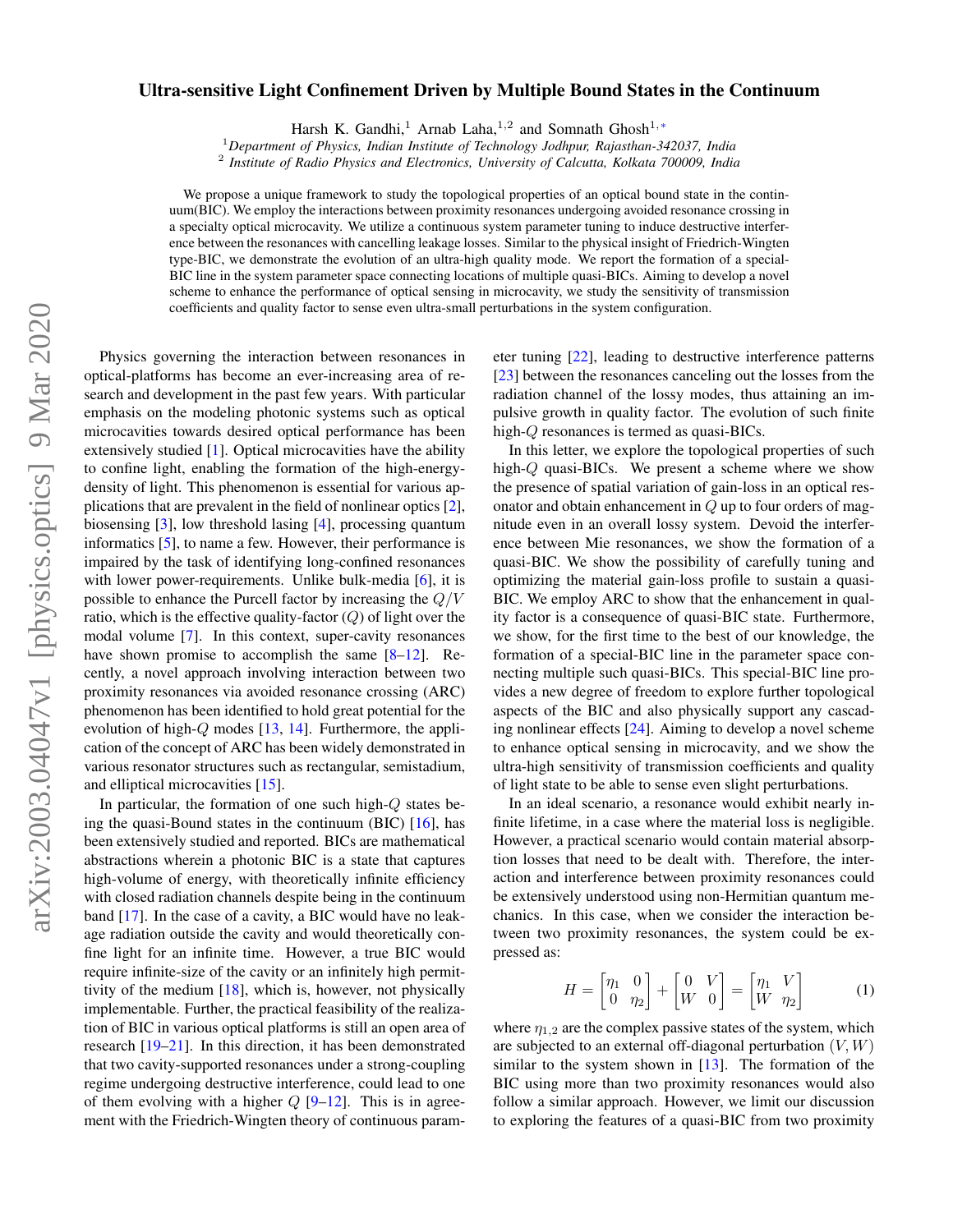resonances. To ensure we limit the external coupling to 0, we impose the condition of  $V = W^*$ . Under such constraint, we can calculate the energy eigen-values of the system as  $E_{1,2} = (\eta_1 + \eta_2)/2 \pm \sqrt{((\eta_1 - \eta_2)/2)^2 + |V|^2}$ . Without any loss in generality, it is safe to say that on the basis of the value of  $V$ , the resonances undergo ARC under different coupling regimes [25]. This ARC thus established generally induces mutual energy exchange, which in particular evolves with a longer-living state along with a subsequent decay in the lifetime of the latter [9, 10]. Note that the system mentioned above is mathematically realized, but for the sake of physical implementation, we exploit the correlation between the poles of the scattering matrix  $(S\text{-matrix})$  and the eigenvalues of the hamiltonian. This physical equivalence has been exploited to a great extent in [13, 14]. Using this knowledge, we design a two-port 1D Fabry-Perot type optical microcavity, in which we carefully select spatially varying complex gain-loss profile in a constant real background refractive index  $n<sub>R</sub>$  as can be seen in Fig 1(a). We give special emphasis on integrated photonic devices and hence for this study we restrict the value of real refractive index  $n_R = 1.5$  for silica (SiO<sub>2</sub>). Note that there is no restriction in the selection of the geometry of the cavity, nor is there any constraint in the dimensions of the structure. We choose Fabry-Perot type resonators for the sake of understanding interference physics along the axis of the cavity. Along the length of the resonator  $L = 10 \mu m$ , we divide into two sections having lengths  $L_G$  and  $L_L$ , which are the lengths of the material gain and material loss dominated regions. For the sake of simplicity, we take equal lengths for both sections,  $L_L = L_G = 5 \mu m$ . The refractive indices are defined as  $n_G = n_R - i\kappa$  and  $n_L = n_R + i\alpha\kappa$ , where  $n_G$ and  $n<sub>L</sub>$  are the complex refractive indices of the gain and loss



FIG. 1. (a) Schematic of gain-loss assisted  $1D$  Fabry-Pérot type microcavity occupying the region  $0 \le x \le L$ .  $\{\psi_L^+, \psi_L^-\}$  and  $\{\psi_R^+, \psi_R^-\}$  represent the complex incident and scattered wavefunctions respectively. (b) The dynamics of a pair of chosen coupledpoles of S-matrix showing ARC in complex k-plane with an increasing  $\kappa$  for a fixed  $\alpha = 2.23$ . (c) The corresponding variation of the  $Re[k]$  (upper panel) and Im[k] (lower panel) with  $\kappa$ .

regions. Here  $\kappa$  is the gain-coefficient, and  $\alpha$  is the ratio of loss to gain coefficients. The introduction of  $\kappa$  serves the purpose of introducing the system's non-hermiticity. It also provides the ability to tune the system material for enhanced feasibility for fabrication. This tuning ability is per the causality condition of the Kramer-Konig relationship, which permits the flexibility of independent tuning of  $Im[n]$  at a single frequency of operation [26]. A further selection of the virtual states represented by Eq.1 is made by calculating the poles of the S-matrix, which is of the form of:

$$
\begin{bmatrix} B \\ C \end{bmatrix} = S(n(x), \omega) \begin{bmatrix} A \\ D \end{bmatrix}
$$
 (2)

where the incident and the scattered complex wavefunctions are represented by  $A, D$  and  $B, C$  respectively. This calculation of the poles of S=matrix is numerically executed with the help of  $1/max(Eig(S)) = 0$ , where  $max(Eig(S))$  is the maximal-modulus eigenvalues of the S-matrix. As mentioned above, the entire analysis revolves around the fact that the poles obtained are indicative of the scattering states present inside the cavity. These proximity resonances contain the information related to the continuous confinement of the particle responsible for the scattering of the light and hence is justified to be equivalent to the poles of the S-matrix in the complex frequency plane  $(k$ -plane). For a given complex pole in the  $k$ -plane, the real part is indicative of the eigen-frequencies at which the linear scattering is exhibited by the system. However, the imaginary part would depict the coupling loss that the pole undergoes during ARC. Here, it becomes vital to state that the coupling loss, which is the channel for radiation of the quasi-BIC, must be limited to null values for it to exhibit diverging lifetime. The advent of the introduction of gain-loss within the system serves the purpose of reducing this coupling loss to theoretically zero values, manifesting nearly no leakage radiation from the quasi-BIC resonance.

We demonstrate the same, using two proximity resonances chosen in accordance with the structure dimensions as per [27]. We choose two proximity resonances between 8.3 and 8.7  $\mu$ m in the Re[k]. With the introduction of gain-loss, these proximity resonances now under the coupling regime governed by the external perturbation are forced to interact mutually. With a fixed parameter  $\alpha$ =2.23, we increase the gain from 0 to 0.1. Upon this exercise, we observe the occurrence of an ARC phenomenon, with  $\Re[k]$  undergoing crossing and the  $\Im[k]$  having an anti-cross as can be seen in fig 1(b),(c). Upon close inspection, we observe that the point of ARC in the system when the  $Re[k]$  approaches 8.475  $\mu$ m. The selection of parameters for  $\alpha$  was on the basis of the observation of the divergence of the quality factor, which is defined as  $0.5Re[k]/Im[k]$  where k is the complex pole of the S-matrix corresponding to the proximity resonances. Furthermore, we observe a divergence in Q of one of the resonances at a particular value of  $\kappa = 0.0527$ , where the Q diverges to more than four orders of magnitude as can be seen in fig 2(a). In contrast, subsequent decay in the other resonance is also observed. The Q-factor of the pole at the quasi-BIC state, we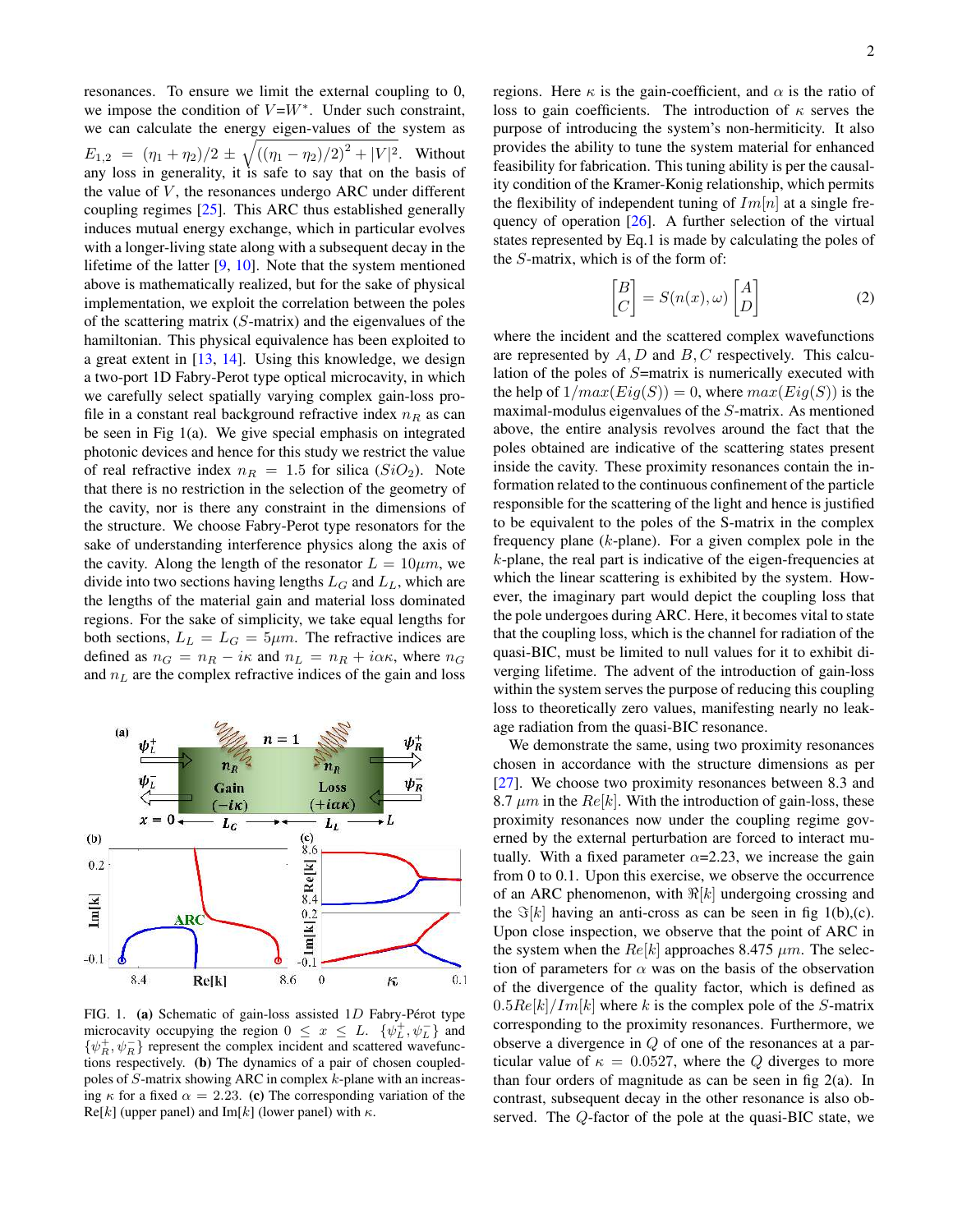denote as  $Q_{BIC} \approx 7.78 \times 10^5$ , while the subsequent decaying mode had a Q-factor  $Q_{decay} \approx 7$ . This simultaneous decay of one mode and the divergence is of much importance for the understanding of why we call the diverging resonance as a quasi-BIC. For a given carefully selected parameters of the system, we observe that one of the resonances decays in lifetime having characteristics similar to a continuum mode with very high leakage radiation, while the other despite being in the same system preset, undergoes enhanced lifetime from very low to ultra-high Q-factor.



FIG. 2. (a) Q-factor of the chosen coupled poles as a function of  $\kappa$ . Here, the divergence of the  $Q$ -factor of a specific pole (represented by red-line with diamond marker), has been observed near  $\kappa = 0.0527$  which indicates the quasi-BIC state. The Q-factor has been enhanced by more than 4 orders of magnitude than the decaying pole (represented by blue line). (b) Transmission sensitivity due to the slight variation in  $\alpha$  (in terms of  $\Delta \alpha$ ) from quasi-BIC state. The point at  $\Delta \alpha = 0$  represent the transmission coefficient of quasi-BIC state as indicated in (a), where the other points indicates different transmission coefficients for different  $\Delta \alpha$ .

Another important aspect of our system is that it is overall lossy. We ensure this by taking the value of  $\alpha$  significantly higher than 1. This is justified for our preset where we take the spatial dimensions of the gain and loss regions as equal. This is of very high physical significance, as natural materials that are considered always posses material absorption losses. Therefore, the amount of gain, which is lower than the amount of loss, has the function of inducing interference patters that are out of phase and hence destructive in nature. The extremely diverging values of Q we obtain from a quasi-BIC driven resonance has its dependence on a variety of system parameter. In fact, the quasi-BIC could also be explored with the change in the length of both the gain and loss regions. However, in this letter, we limit our discussion by fixing our physical dimensions as constants so as to realize the effects of other critical system parameters, namely the ones that govern the system absorption losses. In our system, these parameters are  $\kappa$  and  $\alpha$ . For this purpose, to investigate the potential sensing abilities that these structures provide, we try to introduce an irregularity in the gain-loss profile. However, to carry this out in a systematic manner, we keep the material of the gain region intact and vary the material of the second block that is loss dominated. This can be done with the introduction of small index-modifications that can change the loss coefficient. We only introduce index-change as low as 1% variation in  $\alpha$  so as to test the sensitivity for small perturbations. In summary, we vary the  $\alpha$  for a fixed gain. We further study the transmission coefficients of the system under parameters that lead to the quasi-BIC and at various different parameter presets near the quasi-BIC in the system parameter space. As can be seen in figure 2(b), we vary the parameter  $\alpha$ , keeping the gain pumped as constant. Here for  $\Delta \alpha = 0$ , we get transmission coefficients at quasi-BIC state. Now we find the transmission of light through the structure for all different systems that we derive by changing  $\alpha$  by 1% to 10% of the original  $\alpha = 2.23$ . By plotting them with the change in  $\alpha$  in log scale, and subsequently curve fitting them, we observe an inverse square dependence of loss to gain ratio on transmission. We find that  $log(T) \approx log(T_0) - \alpha^2$ , where  $T_0$  refers to the transmission coefficient of the system at the quasi-BIC parameter configuration.

Utilizing the same proximity resonances, we work out different configurations of the system with constant length, where there is enhanced trapping of light. In this context, we confirm the claim with the help of ARC between the poles, now in the presence of different tunable parameters  $\alpha$  and  $\kappa$ . For this analysis, we deliberately use structures that have properties of high absorption loss. For the corresponding values of  $\alpha$ , we find a different  $\kappa$ , which is other than the  $\kappa$ for the quasi-BIC we have reported earlier. We report five of such quasi-BICs in the parameter  $(\kappa, \alpha)$  plane that have similar properties as reported above. Upon close inspection and using a curve fitting tool, we have discovered that all these special points, identified and labeled as quasi-BICs (using the



FIG. 3. (a) Multiple quasi-BIC states (indicated by figure legends) between the same pair of coupled poles for different gain-loss pumping in  $(\kappa, \alpha)$ -plane; which are forming a straight line (fitted), coined as special BIC-line (indicated by dotted brown line). (b) The verification of these five quasi-BICs in terms of diverging Q-factors. The different colors of Q-factors of five quasi-BICs correspond to the colors used to indicate the respective quasi-BIC points in (a). (c) Sensitivity coefficients W with the variation of  $\Delta \alpha$  due to slight perturbation for all the five quasi-BICs. All of them show at least 3.4 dB sensitivity response for 1% change in the  $\alpha$ .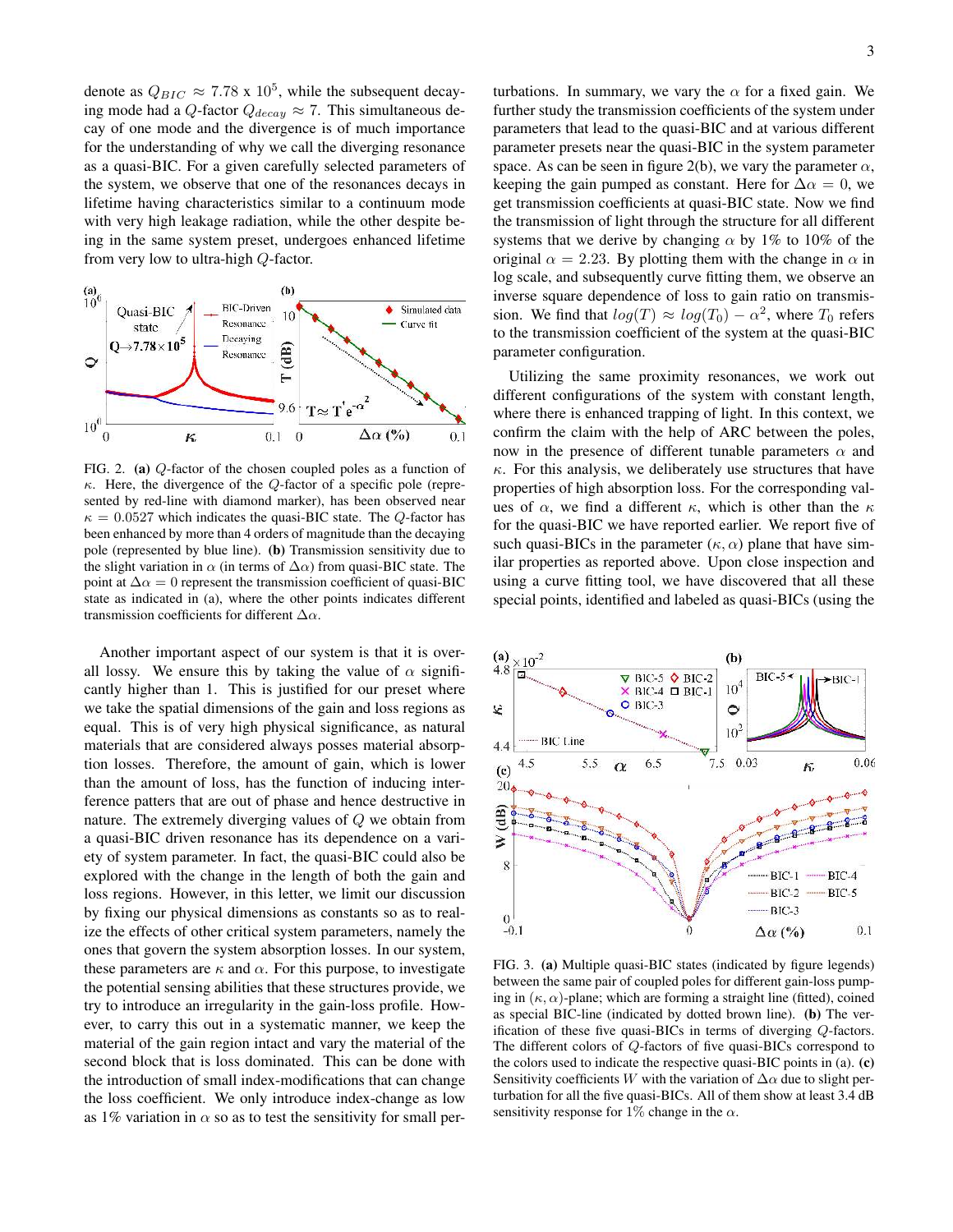similar process of ARC) lie on a straight line in the parameter  $(\kappa, \alpha)$  plane. This straight line, which connects all the discrete quasi-BICs as depicted in fig 3(a), is referred to as a special-BIC line. A simple technique to check if any point is a quasi-BIC in the parameter space is to check the ratio of the Q-factor of the resonance that shows quasi-BIC feature at the configuration defined by the  $(\kappa, \alpha)$  parameters to the Q-factor of the same resonance for a passive cavity. The presence of a quasi-BIC would be well established when the ratio, as mentioned above, would diverge to enormous values. Furthermore, we find that the quasi-BIC at  $\alpha = 2.23$ and  $\kappa = 0.0527$  lie on this special-BIC line which we crossverify by extrapolating the special-BIC line. Interestingly, this line could be instrumental for understanding the BIC-physics straightforwardly as the cumbersome task of identification and labeling of a quasi-BIC could be bypassed. Also, the formation of such a BIC-line introduces a new degree of freedom for the exploration of unconventional BIC-physics in various cavity geometries.

For a more detailed study of these quasi-BICs, we study the isolated Q-factors of the same resonances under the different quasi-BIC configurations. The same has been plotted in fig 3(b), where the quality factor variation with  $\kappa$  has been color codded with the five quasi-BICs, as can be seen in fig 3(b). We notice that the increase in  $\alpha$  would require a lesser amount of  $\kappa$  to be introduced in the system. This inverse relationship between the parameters is of paramount importance from the fabrication point of view. With the help of state-ofthe-art fabrication and implementation techniques, the novel scheme could be implemented with ease in different applications such as low-threshold lasers and integrated photonic devices for higher optical performance.

Furthermore, in the direction of understanding the device application and the utility of the special-BIC line, we define a new parameter  $W = 10log(Q/Q_0)$ , where Q quality factor at a given set of parameters  $(\kappa, \alpha)$  and  $Q_0$  is the Q-factor at the quasi-BIC. Here, we express  $W$  in decibels. This parameter, W, captures the change in quality factor due to the change in the parameters of the system. This is interesting in the sense of detecting any small perturbation inducing material changes in the system. These small perturbations that make changes in the system could, as a consequence, change this sensitivity coefficient  $W$ . Since  $Q$  is a quantity that is measurable with ease with modern advances and technological development, thereby parameter  $W$  would unarguably be more physically realizable. Similar to the transmission sensitivity study we have performed, we try to see the sensitivity of quality factor as we move away from the quasi-BIC point of operation. Here, we plot sensitivity in terms of quality factor as opposed to sensitivity in terms of transmission characteristics. We perform the analysis of keeping the gain constant and varying the  $\alpha$  parameter. We try to plot for all the five quasi-BICs we obtain, and curve fit them for better visualization and extrapolation. We observe more than 12.7 dB change in degree of confinement, when there is a 10% change in  $\alpha$  as compared to the configuration supporting quasi-BIC. In fact, BIC-2 achieves a sensitivity factor of more than 20dB with the same change. Upon much closer inspection, we find that the curve has significant change with even smaller changes away from the BIC. The magnitude of the change for smaller perturbation as small as 1% for BIC-i for  $i = 1, 2, 3, 4, 5$  are as high as 9.6 dB for BIC-2. Please note that the nomenclature for naming the BICs is the same as expressed in the special-BIC line. Unlike transmission properties having an empirical dependence on the material properties, there seemed to be no distinctive concrete relationship between quality factors of different quasi-BICs. For illustration, BIC-2 has maximum sensitivity despite having lower  $\kappa$  values or lower gain in the system to close the radiation channel. Therefore, we can safely say that gain hereby in such a system that is governed by ARC, would have the function of making sure that the leakage losses are being reduced to null, despite the fact that the system overall lossy.These results, in emphasis, could be implemented in different structures to enhance different optical performances; however, the underlying principle guiding the quasi-BIC would be similar.

In summary, we explore the phenomenon of ARC to enhance the degree of confinement of light in a Fabry-Perot type resonator equipped with varying gain and loss character. We notably show the ability to host a quasi-BIC through proper parameter tuning. We demonstrate how to exploit the presence of a quasi-BIC in terms of performance of a sensor in two ways-transmission and quality factor sensing. We theoretically study in depth the formation of a quasi-BIC and its consequences. We show a drastic divergence of a lifetime up to 4 orders of magnitude as we approach quasi-BIC state. By controlling these parameters, we show that it is possible to host multiple BICs in a cavity between the same pair of connected proximity resonances. This fine-tuning ability was extended where all these distinct multiple BICs led to the formation of a novel special-BIC line to provide a new degree of freedom to study the BIC-physics in resonators. These results to optimize modes to give ultra-enhanced optical performance opens up a massive potential in terms of many applications such as bio-sensing and imaging, high-performance integrated photonic devices, low threshold nano/micro-lasers, and devicelevel sensors. We believe that these results, through stateof-the-art fabrication techniques and with more advancements in resonator physics would open up further research and approach in various fields of non-linear optics and meta material physics.

We acknowledge the financial support from the Science and Engineering research Board (SERB) [Grant No. ECR/2017/000491] and Ministry of Human Resource Development (MHRD), Government of India.

<sup>∗</sup> somiit@rediffmail.com

<sup>[1]</sup> K. Vahala, Nature **424**, 839846 (2003).

<sup>[2]</sup> Z. Lin, X. Liang, M. Loncar, S.G. Johnson, and A.W. Ro-